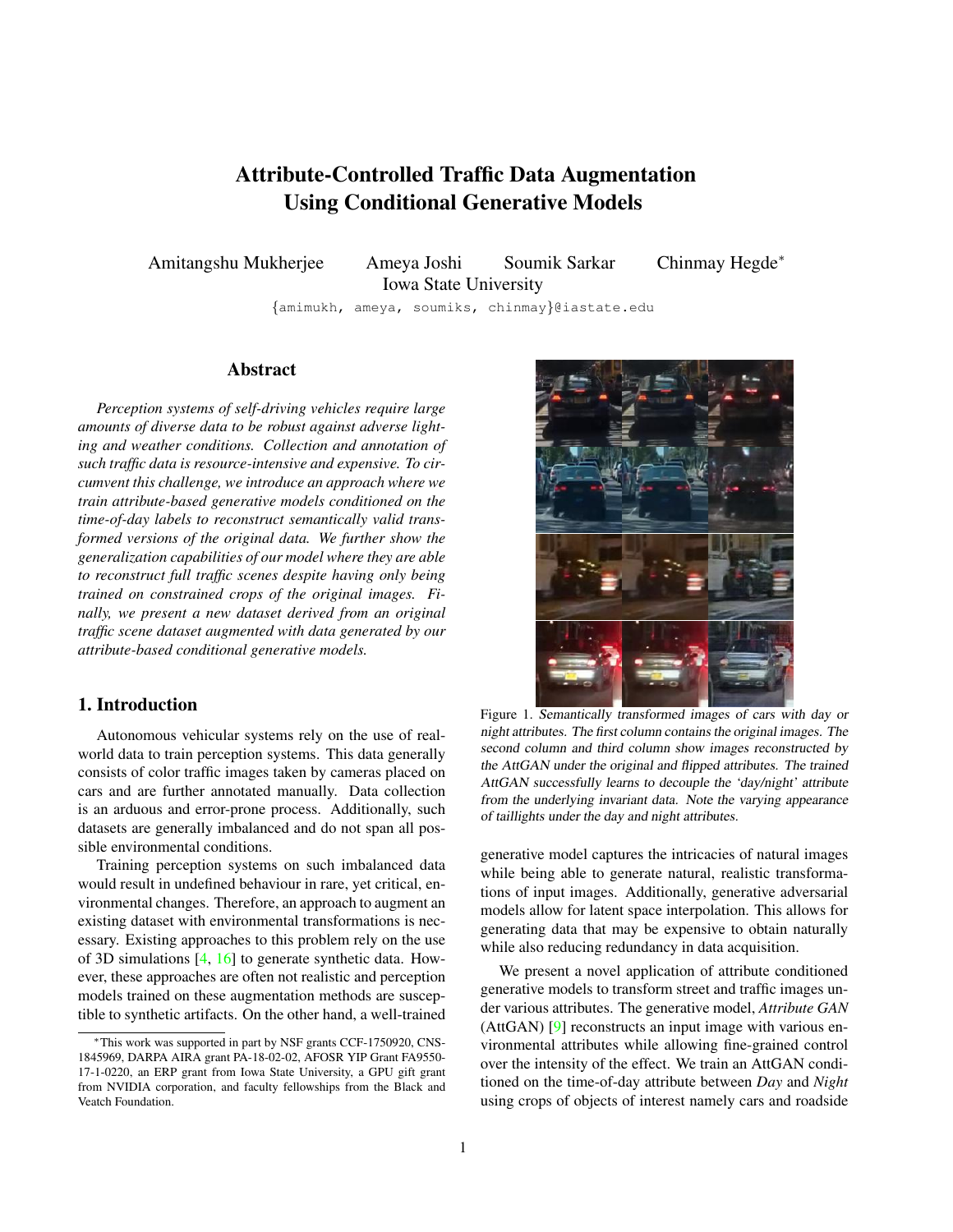<span id="page-1-2"></span>

Figure 2. Block Diagram for interpolation on the time-of-the-day attribute. By uniformly sampling  $\theta_i$  over the attribute line segment  $[0, 1]$ , the autoencoder is used to generate semantically valid transformations corresponding to times-of-day between day and night.

signs, from the Berkeley Deep-Drive Dataset (BDD) [\[23\]](#page-4-3). The trained model is then used to generate images with flipped attributes which means that a daytime image is transformed to a night-time image. Using this generative model, we are able to interpolate over the input attribute vectors to generate images for various times-of-day. We also provide examples showing that the generative model learns to capture semantic information about the image that a style transformation or a graphics-based approach cannot capture. We also present *BDD++*, a new dataset of images generated with day and night attributes from the BDD dataset.

**Outline.** We first provide a brief literature survey of conditional generative models and synthetic data augmentation methods for traffic data images. We then describe our method for training the AttGAN with a modified version of the BDD dataset in Section [3](#page-1-0) followed by experiments and results in Section [4.](#page-2-0) We finally analyze our results and conclude in Section [5.](#page-3-0)

## 2. Related Work

The challenge of data augmentation for autonomous driving has been addressed in several recent works. Driving datasets generally are of two types: synthetically generated traffic scenes and real-world data. Synthetic data generation relies on the use of graphics engines [\[4,](#page-4-0) [18\]](#page-4-4) and games [\[16\]](#page-4-1). CARLA [\[4\]](#page-4-0) uses the UNITY game engine to simulate traffic behaviour and generate high fidelity data. The Synthia dataset  $[18]$  is another dataset built along the same lines with rendered city scenes and corresponding segmentation masks. Datasets such as KITTI [\[7\]](#page-4-5), CamVID [\[5\]](#page-4-6), Oxford Robotcar Dataset [\[14\]](#page-4-7) and Berkeley Deep Drive(BDD) [\[23\]](#page-4-3) present large scale real world data for semantic segmentation, scene recognition and motion propagation. Our approach enables augmentation of any of these datasets using a generative model trained to transform input images under various attributes.

DeepTest [\[21\]](#page-4-8) introduces an automated testing framework for DNNs used for autonomous driving by generating affine transformations of images under illumination and weather conditions. DeepRoad [\[24\]](#page-4-9) improves upon the results using GAN-generated images under snowy and rainy conditions based on the framework of  $[13]$ . CyCADA  $[10]$ and UNIT [\[25\]](#page-4-12) ensure semantic constraints on the real and generated images through cyclic consistency loss. Gatys *et al*. [\[6\]](#page-4-13) introduce a neural algorithm to combine style of one image and the content of another and jointly optimize over the style and content losses to generate a new image while preserving the content of the former and style of the latter image.

Dai *et al*. [\[3\]](#page-4-14) introduces a novel method to add synthetic fog of variable densities to real clear weather scenes using semi-supervised learning. Sakaridis *et al*. [\[19\]](#page-4-15) augment original Cityscapes dataset[\[2\]](#page-4-16) with synthetic fog. Sakaridis *et al*. [\[20\]](#page-4-17) focuses on the problem of semantic segmentation on nighttime images providing a novel pipeline to gradually transfer daytime images to nighttime images.

Generative Adversarial Networks (GAN) [\[8\]](#page-4-18) are popularly used as a method to generate samples from real world image distributions. Chen *et al*. [\[1\]](#page-4-19) present InfoGAN where stylistic factors of the output image are controlled using specific dimensions of the input latent vector. Fader Networks [\[12\]](#page-4-20) and Attribute GANs *et al*. [\[9\]](#page-4-2) extend this to generate facial images with specific attributes which are provided as conditional inputs to autoencoders. The concept of using generative models to create synthetic data for autonomous driving tasks is not new. Uricar *et al.* [\[22\]](#page-4-21) presents a comprehensive survey of advanced data augmentation techniques using GANs.

Our approach uses AttGANs, a specific attribute controlled generative model to modify environmental attributes of input data. Specifically, we change the time-of-day attribute for traffic scenes using an AttGAN trained on a processed version of the BDD dataset.

# <span id="page-1-0"></span>3. Attribute Interpolation with Conditional Generative Models

#### <span id="page-1-1"></span>3.1. Architecture

The Attribute GAN (AttGAN) [\[9\]](#page-4-2) is an encoder-decoder architecture which is be used for editing attributes by manipulating the encoded latent representation. An AttGAN disentangles the semantic attributes from the underlying invariances of the data by considering both the original and the flipped labels while training. This is achieved by training a latent discriminator and classifier pair to classify both the original and the transformed image to ensure invariance. The model is trained to jointly optimize over an attribute classification loss, an adversarial loss and a reconstruction loss to ensure proper switching of the desired attributes while still maintaining the realness of the image and preserving the attribute excluding details at the same time. The architecture of the AttGAN ensures skip connections between the decoder and encoder like a U-Net [\[17\]](#page-4-22) to ensure high quality of reconstructed images in the application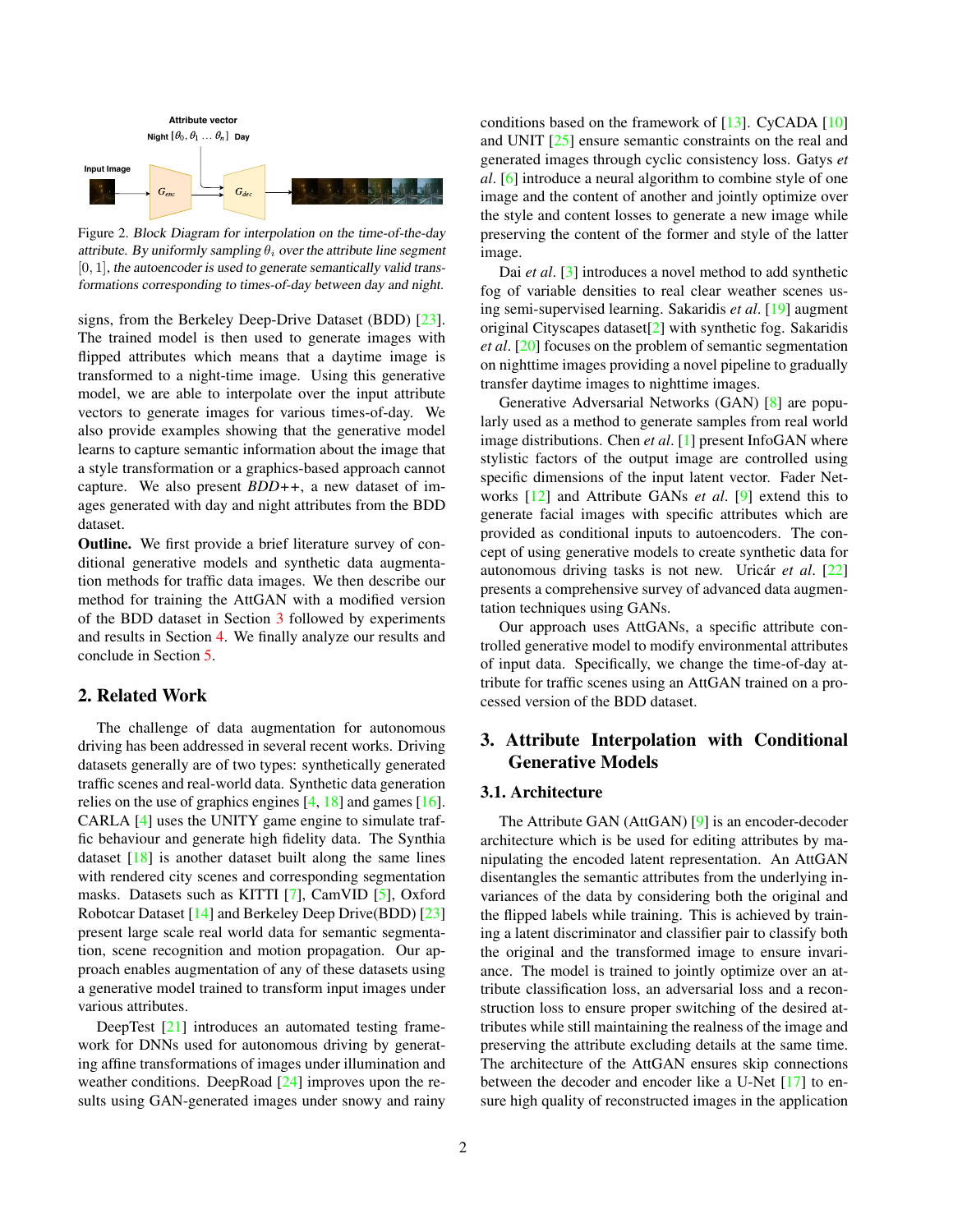<span id="page-2-2"></span>

Figure 3. Examples of images from the BDD++ dataset. The first row contains image crops generated with the daytime label. The second row correspondingly shows images generated with the night attribute. The samples show two objects of interest generated by the trained attribute encoder: cars and traffic signs.

of image translation.

The AttGAN architecture additionally allows for attribute style manipulation where one controls the style and expression of the desired attribute in the reconstructed image. This is achieved by maximizing the mutual information through optimization of the encoder-decoder learning by binding a set of style controllers and the generated output images, thus making them highly correlated. He *et al*. [\[9\]](#page-4-2) show an example of such style intensity control. Thus keeping the attribute style manipulation in mind as well as the attribute preserving learning of the model, we select AttGAN as our choice of conditional generative model which we train on a comprehensive driving dataset explained in the following sections.

## 3.2. Data

For our experiments, we create a modified version of the Berkeley Deep Drive (BDD) Dataset [\[23\]](#page-4-3) as our dataset for both training and testing. We use the BDD dataset as it contains comprehensive annotations of various driving scenes taken at various time of the day and across different seasons. The annotations include both global features of an image such as drive-able area, the time of the day, the particular weather setting under which the scene has been taken as well as abundant local features which include 2D bounding boxes for object classes of importance, lane markings and segmentation masks.

In the following sections we introduce a non-traditional approach to train a conditional generative model to generate traffic scenery with modifiable environmental attributes.

#### 3.3. Preprocessing

We introduce a non-traditional approach in which we choose a fair representation of the entire dataset and then train an AttGAN [\[9\]](#page-4-2) conditioned on the features of this subset. Since the goal of our experiments is to reconstruct the same image with flipped day and night attributes, we segment the dataset based on the time of the day label into two classes: *Day* and *Night*. To tackle the data imbalance between the number of day and night images in the original dataset, we decide to crop objects of important classes from the original dataset conditioned on the two labels and create a dataset of our own. We crop the images using the 2D box annotations provided with the dataset and by constraining the aspect ratio of the image crops under an empirically decided upper bound<sup>[1](#page-2-1)</sup>. For the purposes of this work, we only consider the crops of cars and traffic signs, though the concept extends to all given classes in the dataset.

#### 3.4. Training

AttGANs are trained in a supervised manner by training the generative auto-encoder to reconstruct input images under the original and the flipped attribute. For our application, we use our augmented cropped dataset along with the corresponding attribute labels for training. The cropping ensures that the model learns to reconstruct objects of interest over redundant background.

In general, AttGANs are trained by simply flipping the input attribute vector. We observe that in case of our chosen attributes, the transition between night and day is not abrupt. In addition, the primary motivation of our using such attribute conditioned models is that we would like to interpolate over attribute space to reconstruct examples under various times of the day. Thus we train an AttGAN with the attribute space multiplied with a truncated normal distribution. Intuitively, the truncated normal distribution is a more natural prior as compared to an uniform distribution in our case as the data is centered around the day and night attributes. Multiplying a truncated normal distribution to the actual attribute distribution ensures the final flipped attributes are more uniformly distributed.

#### <span id="page-2-0"></span>4. Experiments and Results

We train an AttGAN with 70% of the dataset as training data and 20% for validation. The remaining 10% of the dataset is used for inference. The autoencoder architecture contains five encoding and decoding layers. As mentioned earlier in Section [3.1](#page-1-1) the network ensures a U-Net architecture with skip connections to ensure good quality images. The non-linear activation functions for the encoder and the discriminator are Leaky Relu and Rectified Linear Unit for the decoder. We use the ADAM optimizer  $[11]$  to optimize over the binary cross-entropy loss. We use the same coefficients for the reconstruction loss, attribute classification loss and the adversarial loss as mentioned in [\[9\]](#page-4-2). We resize each crop to a size of  $128 \times 128$  for training with a

<span id="page-2-1"></span><sup>&</sup>lt;sup>1</sup>The images produced by cropping the dataset with the 2D box annotations of cars and traffic signs are of varying shapes. We constrain each image crop to be within an aspect ratio of 4:3. Resizing of crops with nonstandard aspect ratio induce unnatural sheer in either dimensions which result in improper training of the AttGAN. Additionally we increase the size of each image crop by 30 pixels on either sides than the provided 2D box annotations to create the dataset with perceptible day/night effects.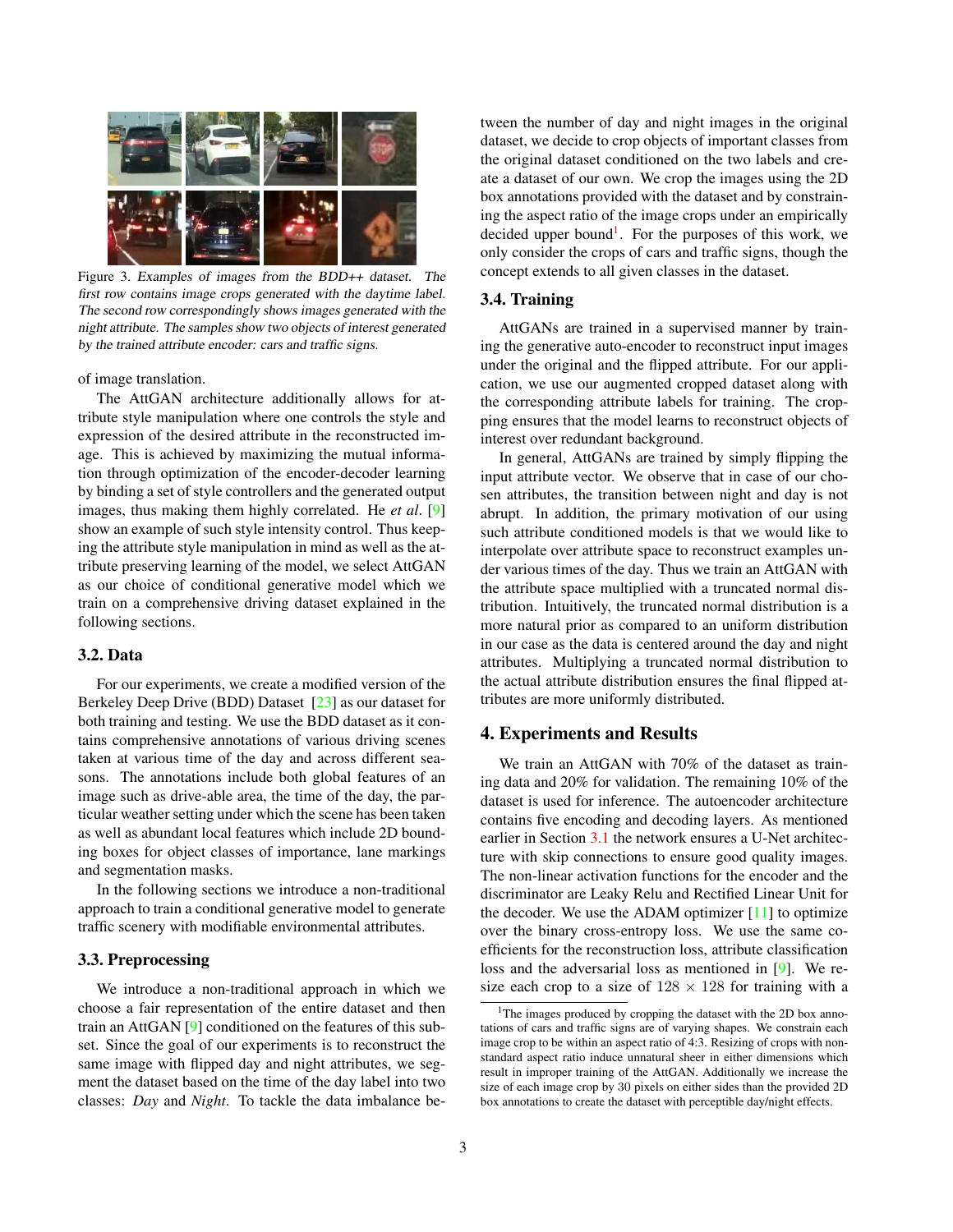<span id="page-3-2"></span>

Figure 4. Style manipulation of time of day attributes through a trained Attribute GAN with day and night labels. The first column shows the original image. The next ten columns denote the gradual change in style which is the time of day in this case. The first two rows show gradual change from night to day on images from the test set of crop images. The last two rows exhibit gradual change from night to day on images from the original BDD dataset. This shows that the model trained on crop images from the original dataset generalizes on the original uncropped BDD images. Note that the model learns intuitive transformations by dimming taillights or clearing the sky.

<span id="page-3-1"></span>batch size of 32. All experiments were performed on a single workstation equipped with an NVidia Titan  $X_p$  GPU in PyTorch [\[15\]](#page-4-24) v1.0.0.

#### 4.1. Single Attribute flip

In these experiments, we input an attribute value indicating the intensity of attribute that we want to ensure in the reconstructed images. This gives a certain degree of control as to how much we enforce the day and night changes on the input images. Given the label in the test dataset corresponding to each image, the attribute will be flipped so that if the initial label is daytime the image will be flipped to a night image proportional to the flag we pass in. In Figure [1](#page-0-0) we can see that our trained model successfully flips the day images to night and vice versa. We augment BDD++ with the images generated with the corresponding flipped attributes of our test set so as to provide day-night pairs.

#### 4.2. Style interpolation

In style interpolation the model reconstructs each image corresponding to each interpolation value and gradually increases this value to iterate over the entire range passed during inference. The model starts interpolating from the least value in the array and gradually increases this value which reflects in the reconstructed output image. In Figure [4](#page-3-1) we can see that our trained model successfully changes the style of the image from night to day. Apart from style interpolation this method provides a degree of control over the timeof-day attribute. This method allows for augmentation with additional adverse condition data for autonomous driving research.

| <b>Attributes</b> | Day      |                              | Night |       |
|-------------------|----------|------------------------------|-------|-------|
|                   | Original | Generated Original Generated |       |       |
| Cars              | 54563    | 19178                        | 19178 | 54563 |
| Traffic Signs     | 7358     | 5003                         | 5003  | 7358  |

Table 1. Dataset distribution for BDD++. The dataset contains paired images with labels for the time-of-the-day attribute and if they were synthetically generated.

# <span id="page-3-0"></span>5. Discussions and Conclusion

In this paper, we present a new approach to train a conditional attribute model to reconstruct traffic scenes with day and night labels. We successfully demonstrate the capability of our trained model to flip and interpolate attributes to change a day traffic scene into night and vice versa. Using the trained attribute model, we create a new dataset, BDD++ which contains additional reconstructed day and night images. Figure [1](#page-0-0) represents this as we see the contrasting appearance of car tail-lights under day and night conditions. Additionally, the choice of using a truncated normal distribution to smooth the attribute samples allows for smoother interpolations as compared to using a simple uniform distribution. We also emphasize that though our model is trained on cropped images, it generalizes to generate full-scale images as seen in the last two rows of Figure [4.](#page-3-1)

Overall, our work shows that conditional attribute models such as AttGAN can be successfully trained to generate semantically valid traffic scenes to augment existing datasets conditioned on various weather and day/night attributes, thereby facilitating training and testing for safetycritical autonomous driving research.